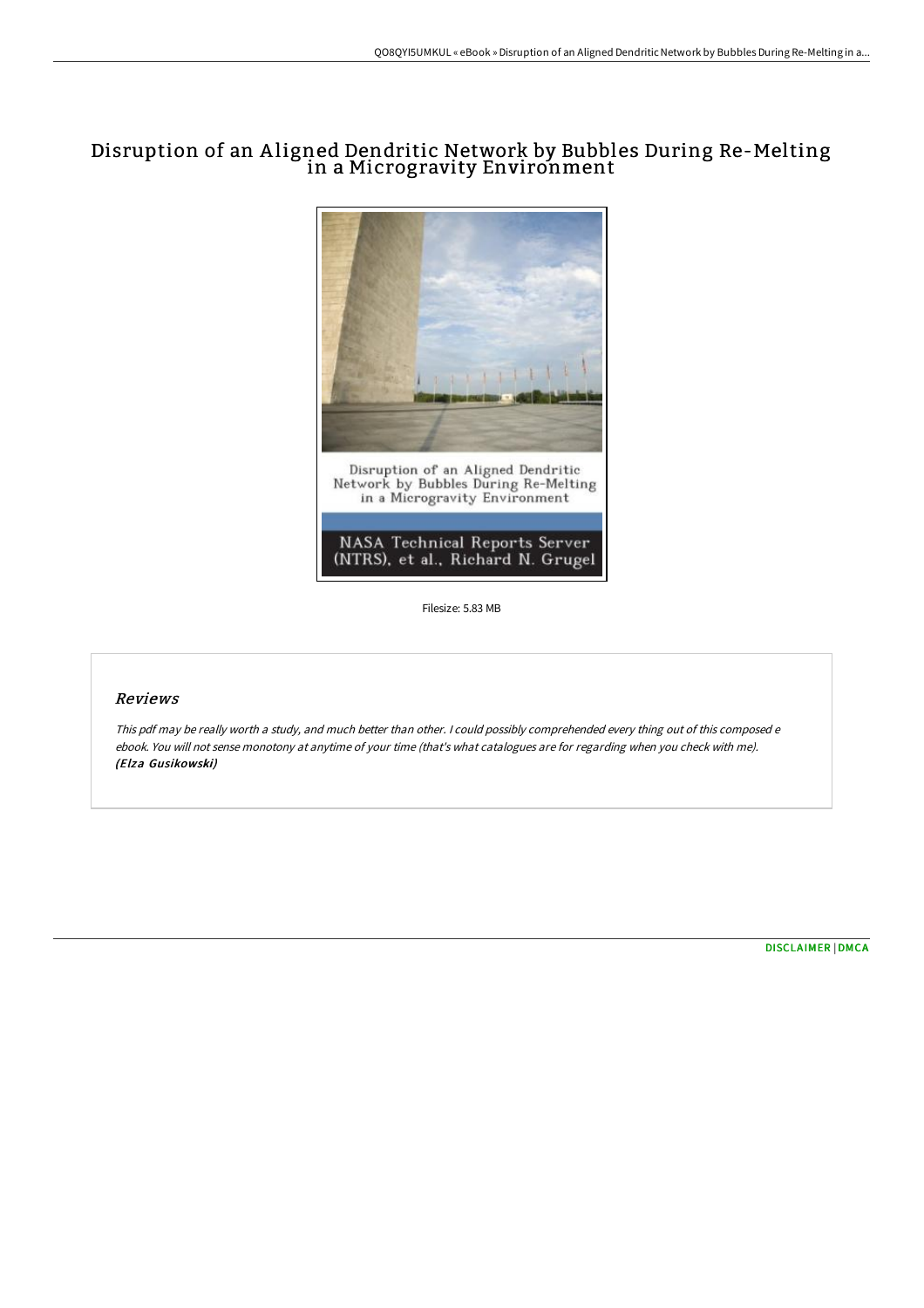## DISRUPTION OF AN ALIGNED DENDRITIC NETWORK BY BUBBLES DURING RE-MELTING IN A MICROGRAVITY ENVIRONMENT



To download Disruption of an Aligned Dendritic Network by Bubbles During Re-Melting in a Microgravity Environment PDF, you should refer to the hyperlink listed below and download the ebook or get access to other information that are have conjunction with DISRUPTION OF AN ALIGNED DENDRITIC NETWORK BY BUBBLES DURING RE-MELTING IN A MICROGRAVITY ENVIRONMENT book.

BiblioGov. Paperback. Book Condition: New. This item is printed on demand. Paperback. 24 pages. Dimensions: 9.7in. x 7.4in. x 0.1in.The quiescent Microgravity environment can be quite dynamic. Thermocapillary flow about large static bubbles on the order of 1mm in diameter was easily observed by following smaller tracer bubbles. The bubble induced flow was seen to disrupt a large dendritic array, eFectively distributing free branches about the solid-liquid interface. Small dynamic bubbles were observed to travel at fast velocities through the mushy zone with the implication of bringingdetachingredistributing dendrite arm fragments at the solid-liquid interface. Large and small bubbles effectively re-orientredistribute dendrite branchesarmsfragments at the solid liquid interface. Subsequent initiation of controlled directional solidification results in growth of dendrites having random orientations which significantly compromises the desired science. This item ships from La Vergne,TN. Paperback.

 $\blacksquare$ Read Disruption of an Aligned Dendritic Network by Bubbles During Re-Melting in a Microgravity [Environment](http://techno-pub.tech/disruption-of-an-aligned-dendritic-network-by-bu.html) Online

Download PDF Disruption of an Aligned Dendritic Network by Bubbles During Re-Melting in a Microgravity [Environment](http://techno-pub.tech/disruption-of-an-aligned-dendritic-network-by-bu.html)